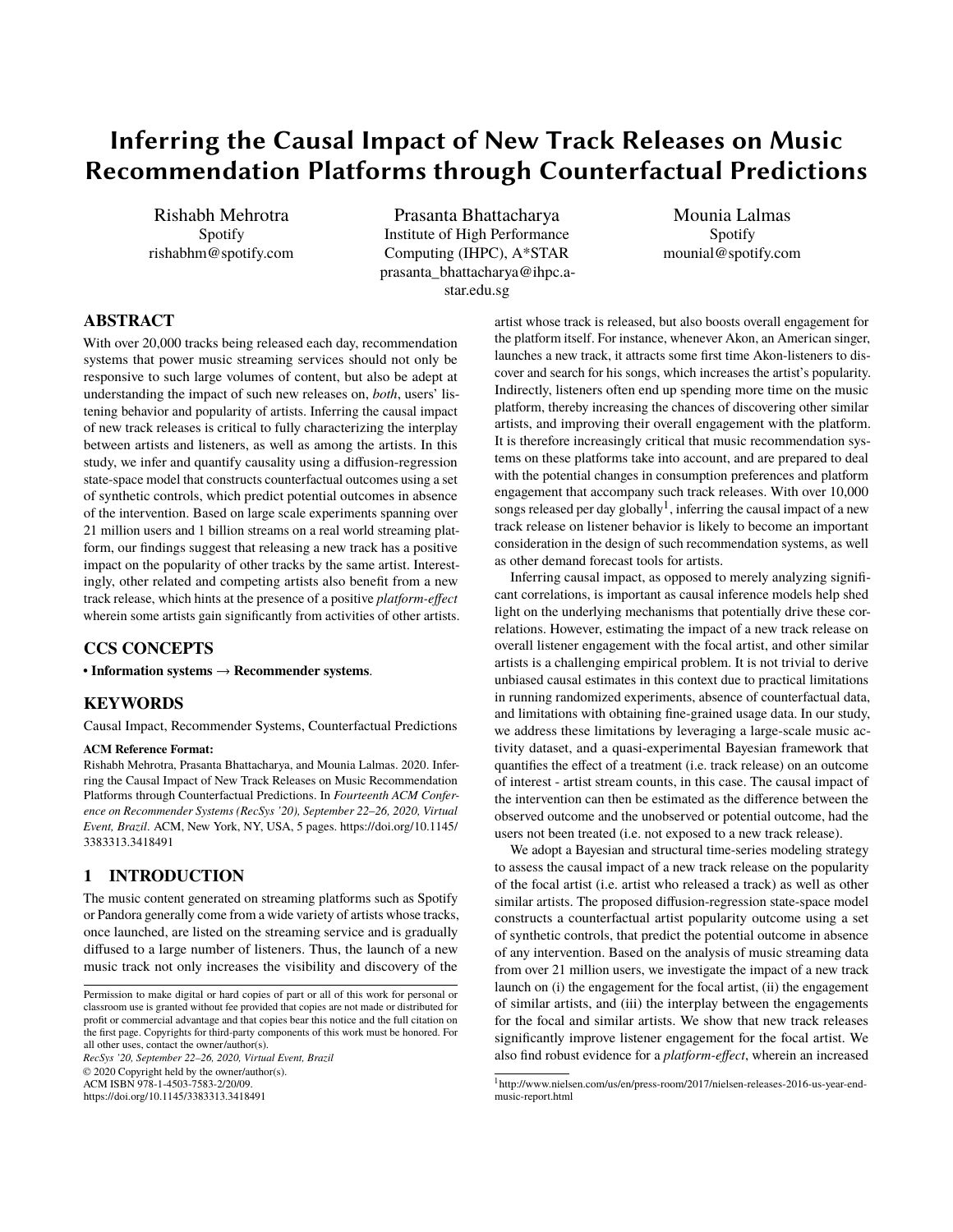RecSys '20, September 22-26, 2020, Virtual Event, Brazil Rishabh Mehrotra, Prasanta Bhattacharya, and Mounia Lalmas

popularity of the focal artist results in an increased engagement for other similar artists. We discuss future research directions stemming from the findings presented in this work.

## **2 RELATED WORK**

Prior research on music understanding and consumption has focused on automated playlist generation from user listening patterns [\[4\]](#page-4-1), role of personality traits in predicting music taxonomy preferences [\[9\]](#page-4-2), understanding users' music listening needs and intents [\[9,](#page-4-2) [14\]](#page-4-3), user's consumption diversity of music [\[1\]](#page-4-4), the interplay between user and artist objectives [\[15,](#page-4-5) [16\]](#page-4-6) and the impact of adoption of online streaming on music consumption [\[8\]](#page-4-7). The studies in this area help us hypothesize about the various factors that might influence a listener's decision to engage with a particular artist and track.

Forecasting trends in access to information, as well as modeling and predicting popularity in user generated content has important applications in many emerging areas, such as support facilitation, advertising, content caching, price estimations, traffic management, as well as financial and economic forecasting. Prior work has exploited correlation in content views over time [\[6,](#page-4-8) [18\]](#page-4-9), survival analysis [\[11,](#page-4-10) [12\]](#page-4-11), linear regression models [\[2,](#page-4-12) [3,](#page-4-13) [20\]](#page-4-14), entropy measure based on the "user-interest peak" and the "co-participatory network" [\[10\]](#page-4-15) to predict content popularity.

Advancements in causal inference modeling have led to the emergence of new methods for causal structure learning and predictions (i.e., predicting the aftermath of interventions). In prior studies, causal relationships among related time series have been modeled using Granger causality approaches [\[19\]](#page-4-16), lagged correlation [\[13\]](#page-4-17), and Bayesian networks [\[22\]](#page-4-18), among others. A variety of causality mining techniques have been studied in past work for content popularity in social media, including Granger causality based influence model for Twitter [\[7\]](#page-4-19), Granger graphical models for anomaly detection [\[17\]](#page-4-20) and state-space diffusion regression models to predict counterfactual market response [\[5\]](#page-4-21), which forms the basis of the current method.

#### **3 ESTIMATING CAUSAL IMPACT**

Each new track release brings user traffic to music streaming platforms. This increased user engagement often results in users exploring music by the same artist and other similar artists. Next, we describe the proposed model used to infer such causal estimates. Here, **track** is a song or recorded music by an artist; **focal artist** is the main artist who has released a new track; and **similar artists** are artists similar to the focal artist in terms of their genre-profiles.

#### **3.1 Causal Impact Model**

To infer the causal impact of a track release on the music consumption attributable to an artist, we model the music consumption behavior over time as a structural state-space model [\[5\]](#page-4-21). A state-space model specifies the various states of the model and the associated representations. State-space models are particularly useful in practice on account of their flexibility and modularity. The latent spaces comprising the state-space model are essentially composed of a library of sub-models that help to model the important attributes of the context. In our case, this flexibility enables us to capture trend, seasonality or other domain specific effects. We define this state-space model as

follows:

$$
y_t = Z_t^T \alpha_t + \epsilon_t \tag{1}
$$

$$
\alpha_{t+1} = T_t \alpha_t + R_t \eta_t \tag{2}
$$

 $\alpha_{t+1} = T_t \alpha_t + R_t \eta_t$  (2)<br>The first equation is the observation equation, and models the observed scalar variable  $y_t$  as a function of a latent d-dimensional state vector  $\alpha_t$ . The second equation specifies the evolution of this state<br>vector  $\alpha_t$  over time  $\beta_t \propto N(0, \sigma^2)$  and  $n_t \propto N(0, \Omega_t)$  are independent vector  $\alpha_t$  over time.  $\epsilon_t \sim N(0, \sigma_t^2)$  and  $\eta_t \sim N(0, Q_t)$  are independent of all other unknowns. In our track release problem setting dent of all other unknowns. In our track release problem setting,  $y_t$  specifies the number of streams from a given artist on a given day,  $Z_t$  is a d-dimensional output vector,  $T_t$  is a d x d transition<br>matrix and  $R_t$  is a d x a control matrix. Any observation error is matrix, and  $R_t$  is a d x q control matrix. Any observation error is<br>contured by  $\epsilon_1$ , while n, is a q dimensional system error with a q captured by  $\epsilon_t$ , while  $\eta_t$  is a q-dimensional system error with a q<br>x a state diffusion matrix  $\Omega_t$ , where  $\alpha \leq d$ . We assume the error x q state-diffusion matrix  $Q_t$ , where  $q \leq d$ . We assume the error terms from these state component models to be independent  $\alpha$ , can terms from these state-component models to be independent.  $\alpha_t$  can subsequently be estimated by concatenating the state components. The most important state component for deriving causal estimates is the regression component, which leverages music consumption that was not treated i.e., not impacted by the new track release, to create an artificial or synthetic control group, which in turn serves as a quasi-counterfactual in the estimation of the treatment effect. We next describe the different state components that we specify in the causal inference model.

#### **3.2 State Components**

Prior research on music understanding and consumption has focused on automated playlist generation [\[4\]](#page-4-1), role of personality traits in predicting music taxonomy preferences [\[9\]](#page-4-2), understanding users' music listening needs [\[9\]](#page-4-2) and the impact of adoption of online streaming on music consumption [\[8\]](#page-4-7). These studies point to two prominent factors that might influence a listener's decision to engage with a particular artist and track - local trends and seasonality. We model such factors as different state components.

**Local Trend.** Often the popularity of an artist follows a local trend, owing to a sudden increased interest in the artist among listeners. The local linear trend component of our model, as shown below, allows us to model changes attributable to any such local shocks to the context. This enables us to make accurate short-term and local predictions.

$$
\mu_{t+1} = \mu_t + \eta_{\mu,t} \tag{3}
$$

$$
\delta_{t+1} = \delta_t + \eta_{\delta, t} \tag{4}
$$

where  $\eta_{\mu, t} \sim N(0, \sigma_{\mu}^2)$  and  $\eta_{\delta, t} \sim N(0, \sigma_{\delta}^2)$ . The  $\mu_t$  component captures the trend at time t while the  $\delta$ , captures the expected increase tures the trend at time t, while the  $\delta_t$  captures the expected increase in  $\mu$  from t to  $t + 1$ .

**Seasonality.** Music listening patterns often follow seasonal trends, like day-of-the-week trend, or weekend trend, e.g. [\[21\]](#page-4-22). To allow the model to incorporate such seasonal variations, we include a seasonality component in our state component as follows:

$$
\lambda_{t+1} = -\sum_{s=0}^{S-2} \lambda_{t-s} + \eta_{\lambda, t} \tag{5}
$$

where S and  $\lambda_t$  capture the number of periods as well as their joint contributions to the observed outcome  $u_t$ , respectively. contributions to the observed outcome  $y_t$ , respectively.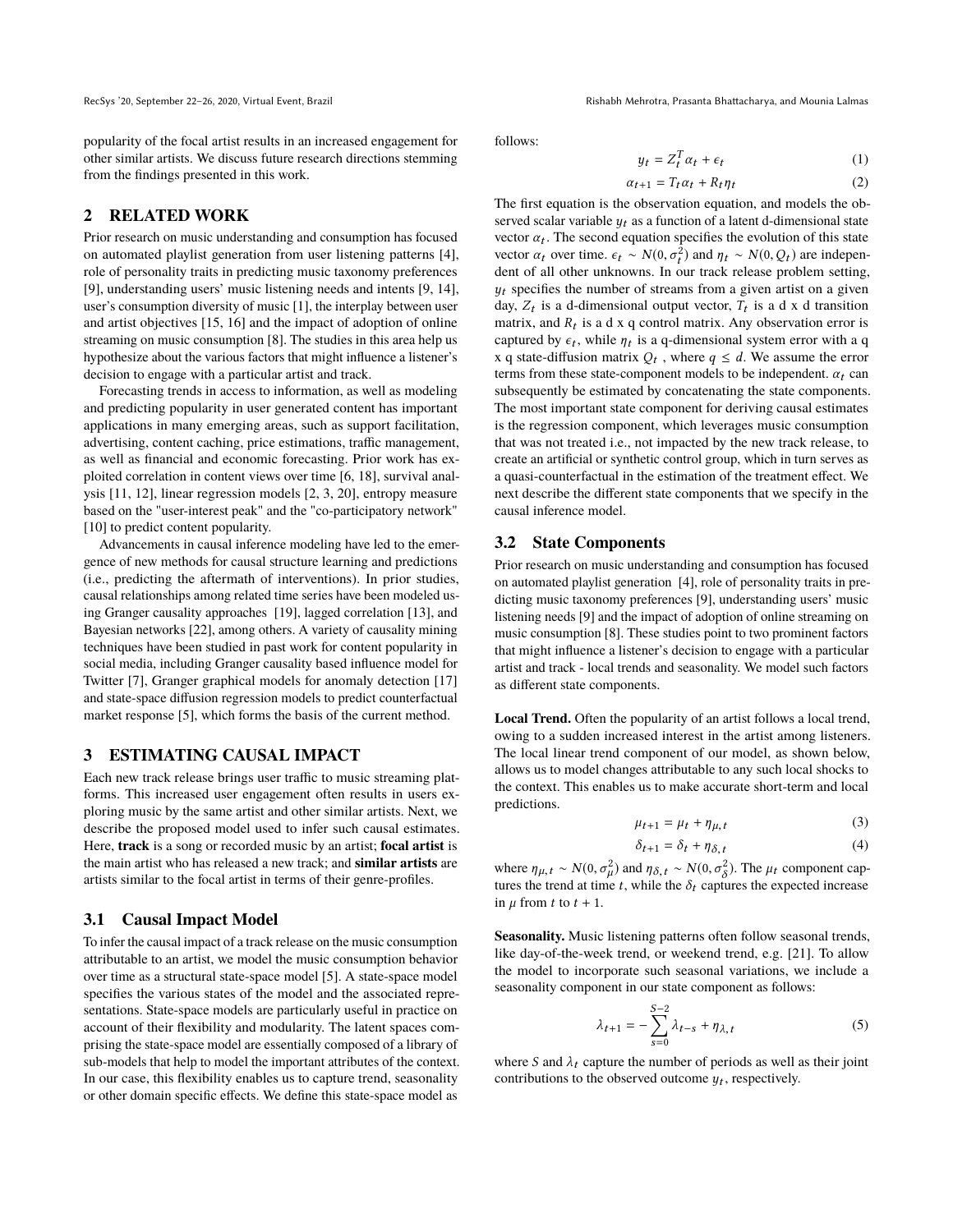Inferring the Causal Impact of New Track Releases through Counterfactual Predictions RecSys '20, September 22-26, 2020, Virtual Event, Brazil

**Contemporaneous Covariates.** We use a set of control time series that received no treatment for making accurate counterfactual predictions since they account for any shared variance across the predictor time-series, and help to control for the effects of any unobserved sources of variance. We incorporate such control series in the model using a simple linear regression, whose variables can be time-varying or time-invariant.

#### **3.3 Spike-and-Slab Prior for Synthetic Control**

The counterfactual is constructed by concatenating a set of selected predictor series into a single synthetic control [\[5\]](#page-4-21). The estimator then selects from a collection of such potential controls, by applying a spike-and-slab prior on the set of regression coefficients. The estimator then averages over this set of controls. The use of a spikeand-slab as a prior is important as it combines the point mass at zero (hence, the "spike"), for a certain subset of zero coefficients, with a weakly informative distribution on a complementary set of non-zero coefficients (hence, the "slab").

Let  $\rho = (\rho_1, ..., \rho_J)$ , where  $j = 1$  if  $\beta_j = 0$ , and 0 otherwise. Also, let  $\beta_p$  denote the non-zero elements of  $\beta$  and  $\sum_{i=1}^{-1}$  denote those entries of  $\sum^{-1}$  that correspond to the non-zero entries in  $\rho$ . We then factorize the prior as:

$$
p(\rho, \beta, \frac{1}{\sigma_{\epsilon}^2} = p(\rho)p(\sigma_{\epsilon}^2|\rho)p(\beta_{\rho}|\rho, \sigma_{\epsilon}^2)
$$
 (6)

In the above, the spike is, in principle, an arbitrary distribution over  $(0, 1)^J$ . A possible and common choice here is a simple product of Bernoulli distributions. For the "slab" it is common to use a of Bernoulli distributions. For the "slab," it is common to use a conjugate normal-inverse Gamma distribution.

## **3.4 Estimation of Causal Impact**

We draw on [\[5\]](#page-4-21) to adapt a Bayesian model of causal inference. We specify a prior distribution  $p(\theta)$ , and a distribution  $p(\alpha_0 | \theta)$  on the initial state values. Next, we perform a MCMC sampling of  $p(\alpha, \theta | y)$ . While most similar Bayesian models make inference based on the posterior distribution over parameters and states  $p(\theta, \alpha | y_{1:n})$ , we infer the causal estimates following the posterior incremental effect as shown below:

$$
p(y_{n+1:m}^* | y_{1:n}, X_{1:m}) \tag{7}
$$

 $p(y_{n+1:m}^* | y_{1:n}, X_{1:m})$  (7)<br>As is evident, the density above is defined for the span of time period for which the outcomes are unobserved. This serves to capture the true counterfactual i.e. count of artist stream that would be observed in the treated artists' streams following the intervention, but in the absence of any intervention.

We then sample from the posterior distribution over counterfactual activity to generate a statistic of the posterior causal effect, i.e. our main estimate of interest. For each draw  $\tau$  and time point  $t = n +$  $1, \ldots, m$ , we set

$$
\phi_t(\tau) := y_t - y_t^{*(\tau)} \tag{8}
$$

 $\phi_t(\tau) := y_t - y_t^{*(\tau)}$  (8)<br>This samples from the approximate posterior predictive density of the intervention. In addition to the point-wise impact, it is important to compute a cumulative impact estimate of this intervention over time, which can be computed as:

$$
\frac{1}{t-n} \sum_{t=1}^{t} \phi_{t}^{(\tau)} \forall t = n+1, ..., m
$$
 (9)

In the next section, we report estimation results using a large and real-world dataset of track release and music consumption behavior over time.

### **4 EXPERIMENTS**

The Bayesian structural model described in the previous section allows us to estimate the causal impact of a new track release on the popularity of the focal and related artists. To derive such causal estimates, and as mentioned earlier, we leverage a large scale music consumption dataset from a commercial music streaming service, and consider all new tracks released in the month of December 2018 by the top 5000 most popular artists. In addition, we monitor music consumption behavior of a sample of 21 million users and over 1.4 billion streams. We apply our proposed model to the track and artist stream behavior before and after the release of a new track, with the per-day stream count as the outcome variable.

**Inferring Causal Impact of Track Release**. Figure [1\(](#page-3-0)left) illustrate the distribution of point estimates for the relative intervention effect, and the cumulative post-intervention effect, for a highly popular focal artist. The first panel on the left contrasts the observed stream counts (solid line) against the counterfactual prediction of the stream count (dashed line) in the period following the intervention. The counterfactual prediction (dashed-line) indicates the stream count had the new track not been released. The difference between these two indicates that a new track release resulted in increased stream counts for this artist. The second panel (Figure [1\(](#page-3-0)Left)) plots this point-wise causal estimate of the intervention, defined as the difference between observed stream count and the counterfactual in the post-intervention period. We observe that the track release caused an increase in artist's music stream count, which subsided after a few days. The third panel (Figure [1](#page-3-0) left) presents a cumulative effect of the intervention, obtained by adding up the point-wise estimates in the period following the intervention. We observe that the new track release caused a steady and cumulative increase in the total stream counts. Figure [1](#page-3-0) (right) shows the point-wise causal estimate and the cumulative causal effect of the intervention for a *less popular* artist. We observe that while this artist also experienced a surge in stream count following the release of a new track, there is a significant delay before it reached peak popularity.

**Quantifying Impact on Streaming Popularity**. We applied the same causal effect model to ∼300 artists, who had at least one track launch within our study period. We estimated our model to quantify the gain/loss in streaming popularity following the new track release. Figure [2](#page-3-1) (left) denotes the point estimates of the causal effect at the 10% level of significance. We can find artists with both, a statistically significant increase and a decrease in stream counts in the post-intervention period after subtracting the corresponding stream counts in the counterfactual time series. However, while most of the negative estimates are clearly clustered around 0, positive estimates have a larger variance with some exceeding 100%. This shows that releasing a new track contributes positively to the stream count for an artist by drawing attention of the listeners.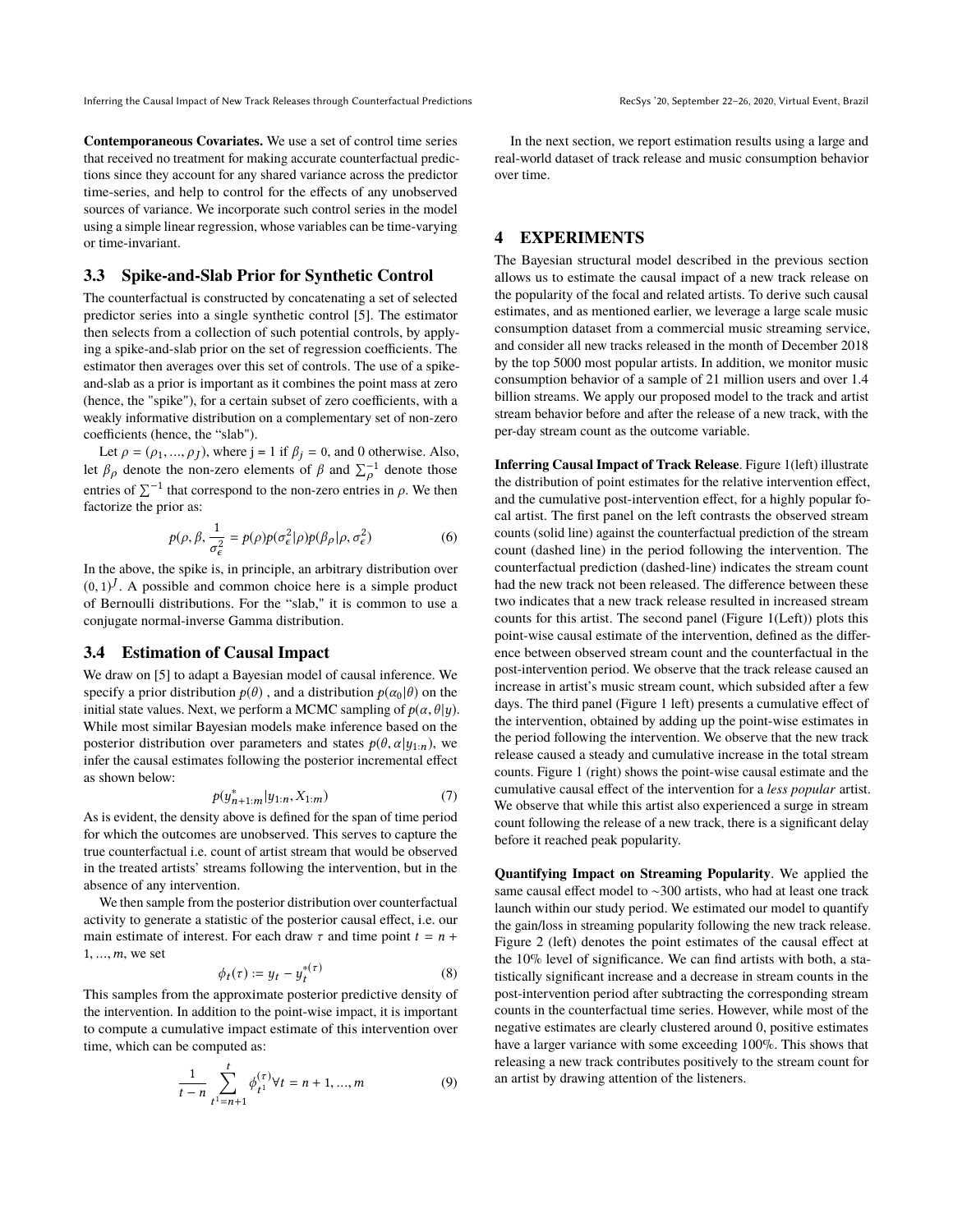RecSys '20, September 22-26, 2020, Virtual Event, Brazil Rishabh Mehrotra, Prasanta Bhattacharya, and Mounia Lalmas

<span id="page-3-0"></span>

**Figure 1: Heterogeneity in treatment effect of new track release. Left: Estimating the treatment effect for the focal artist. Right: Estimating the treatment effect for a less popular artist. For both figures, the first panel plots the data together with the counterfactual predictions following the track release. The second panel plots the point-wise treatment effect i.e. the difference between observed data the and counterfactual predictions. The third panel plots the cumulative effect of the point-wise treatment effect over time in the post-release period.**

<span id="page-3-1"></span>

**Figure 2: Relative impact of track launch on focal artist (Left) and related artist (Middle). X-axis represents estimated causal effect, with a value of 1 denoting a 100% increase. Right: Relative difference in the causal impact of a new track release on focal vs related artists.**

**Causal Impact on Related Artists**. We next investigate if track launches tend to affect listening rates of similar artists. To study this spill-over effect on the streaming counts of other similar artists, we used a measure of artist similarity based on their music genre-profiles. For each artist, we picked the top similar artists, and studied the time series perturbations of stream counts of these similar artists in the post-intervention period. Figure [2](#page-3-1) (middle) illustrates the distribution of point estimates of the causal effect for the total set of ∼3100 similar artists at 10% level of significance. We can see that the launch of the music track introduces both positive and negative externalities for the related artists. However, as evident from Figure [2,](#page-3-1) we find a significant and positive change for most of the related artists, with some related artists experiencing an increase of over 100% in their

stream counts.

**Relative Differences between Focal & Related Artists**. Our results show that a track release can positively affect artist popularity, and also lead to positive externality for other similar artists. However, it is also important to understand how these benefits for the focal artist compare against the benefits to the artist's similar peers. Figure [2](#page-3-1) (right) illustrates the distribution of the difference between the causal effects of 87 focal artists (i.e. a set of focal artists with statistically significant casual effect at 10% level of significance) and the average of causal effects of their peers. We find that, for most artists, the benefits are equally shared by the focal artist and their peers. However,